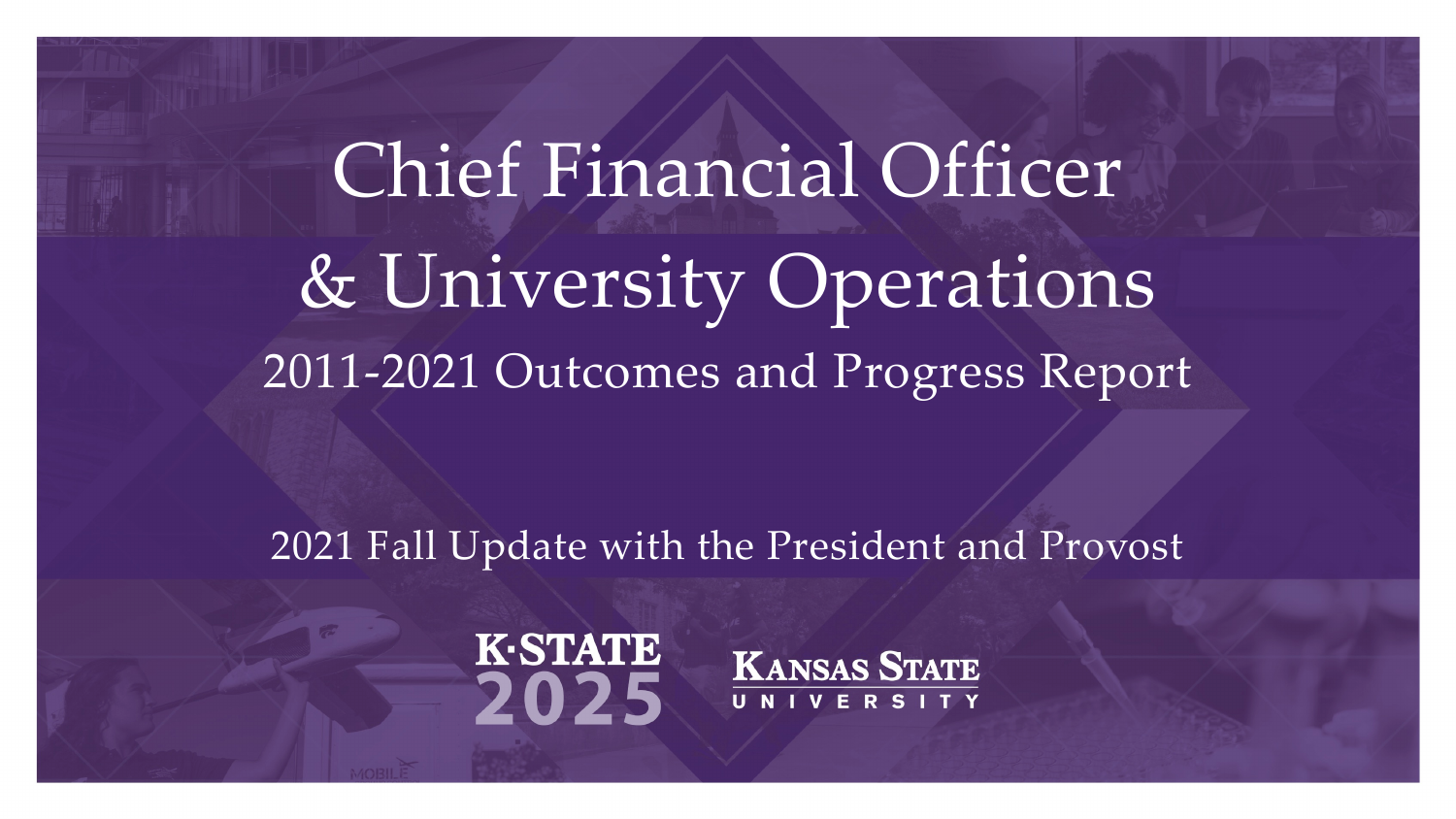### K-State 2025 Themes



I. Research, Scholarly and Creative Activities and Discovery



II. Undergraduate Educational Experience



III. Graduate Scholarly Experience



IV. Engagement, Extension, Outreach, and Service



V. Faculty and Staff VI. Facilities and



Infrastructure



VII. Athletics



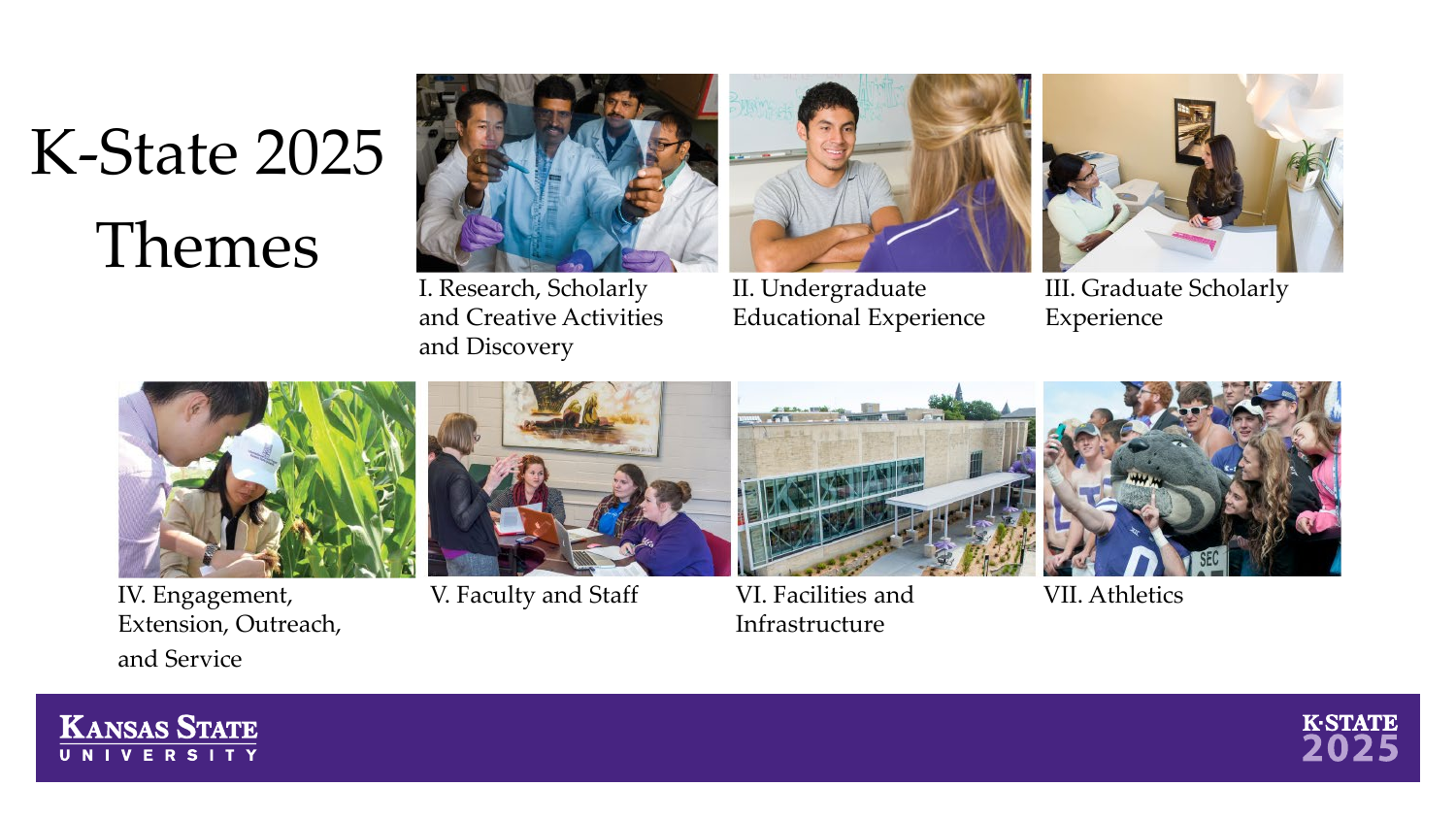## Positive impacts of K-State 2025

- New and improved facilities with focused investment into modern, efficient infrastructure
- Improved customer services
- Increased efficiencies and enhanced business processes
	- Created Administrative Support Center
	- Began implementation of university-wide electronic time and leave system
		- Currently 1,250 employees using Kronos
	- Transitioned to paperless business processes
- Implemented hybrid RCM budget model



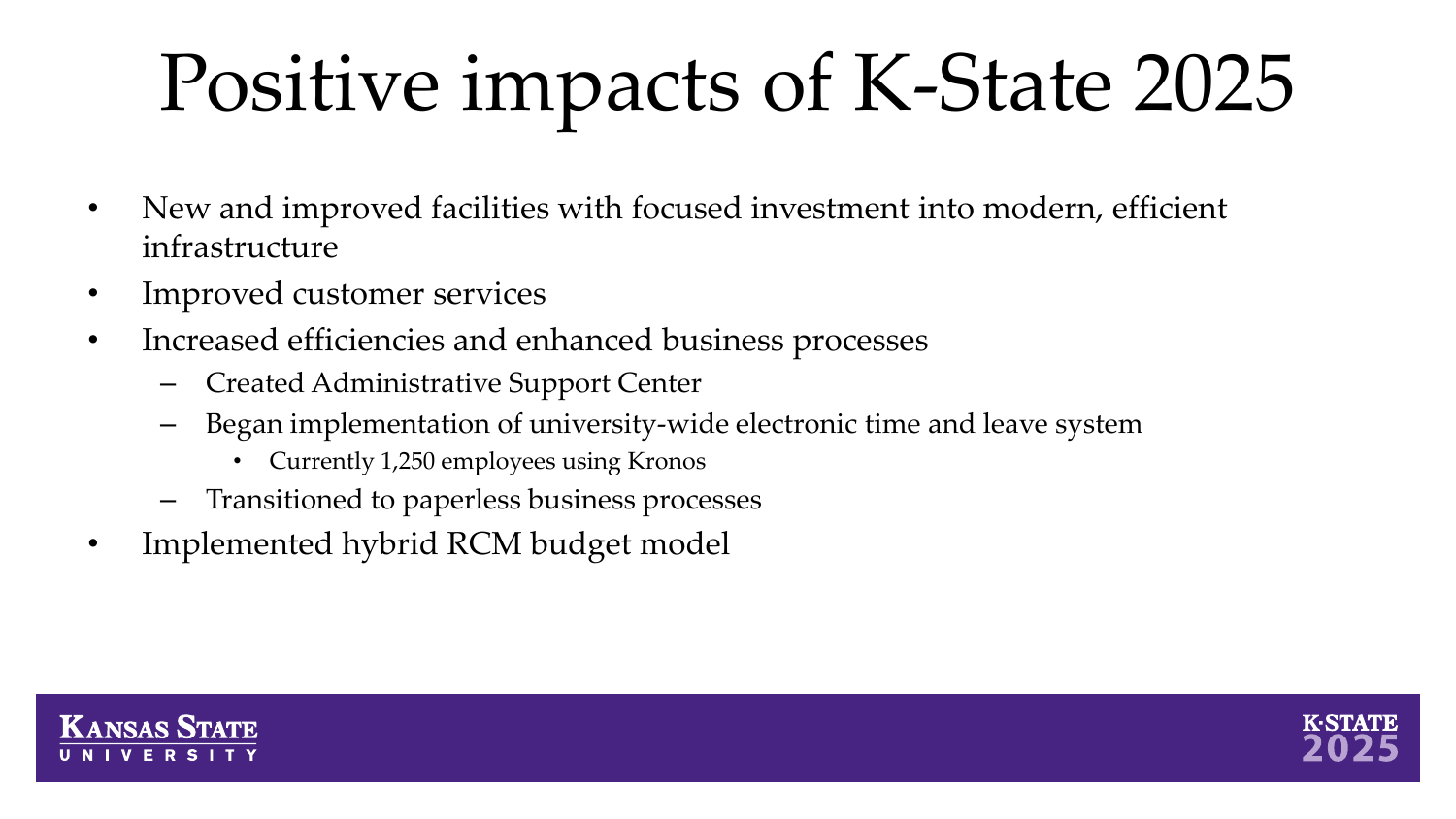#### **Theme I. Research, Scholarly and Creative Activities, and Discovery**

- Awarded more than \$1M over two years for lab safety renovation project funding to improve research and teaching lab spaces
- Installed hazardous waste storage facility buildings to support increased research activity waste storage
- Implemented online centralized chemical inventory system
- Partnered with VPR/PreAwards to streamline grant management



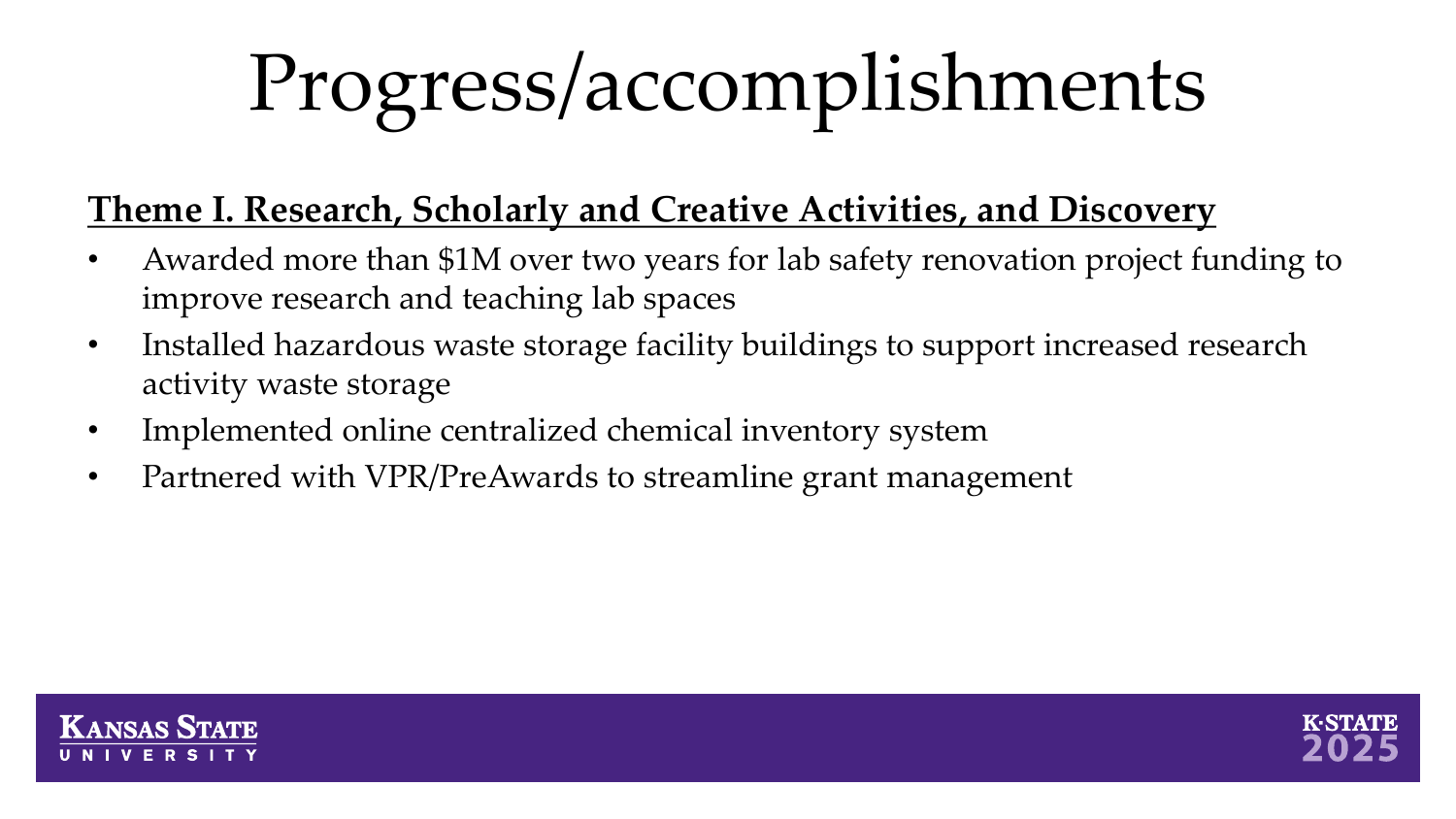#### **Theme II. Undergraduate Educational Experience**

- Increased number of walking Police patrols
- Installed 3 additional blue light phones and updated others
- Added Rave Guardian app to improve campus safety
- Built Clery program with policy, training and staffing
- Funded SEM priorities through the Strategic Investment Fund proposal process
- Implemented simplified tuition and fees structure and improved communication to students and families about cost of attendance and billing



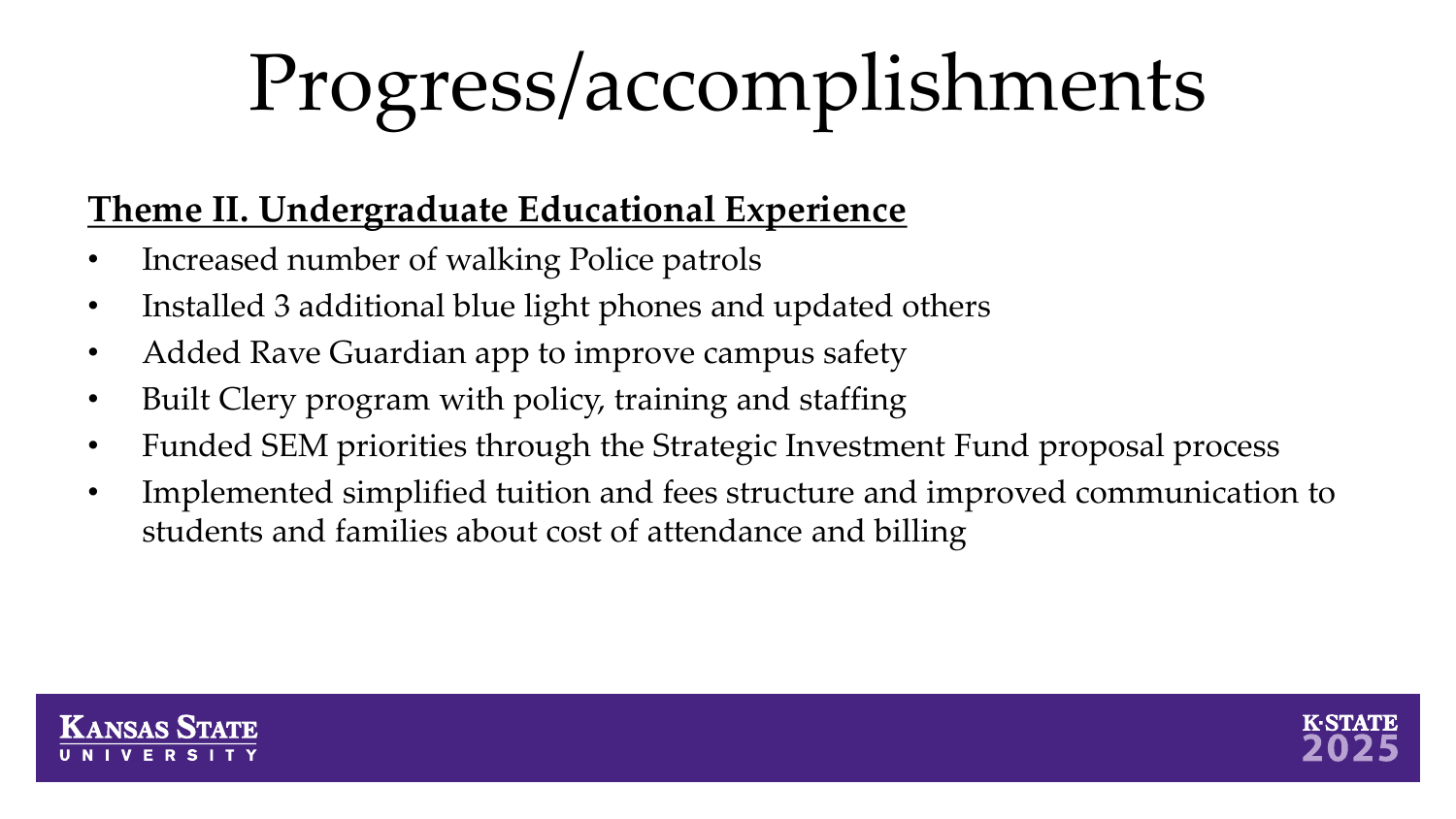#### **Theme III. Graduate Scholarly Experience**

- Implemented online training for safety and compliance
- Developed web-based laboratory safety manual
- Automated GTA tuition waiver process



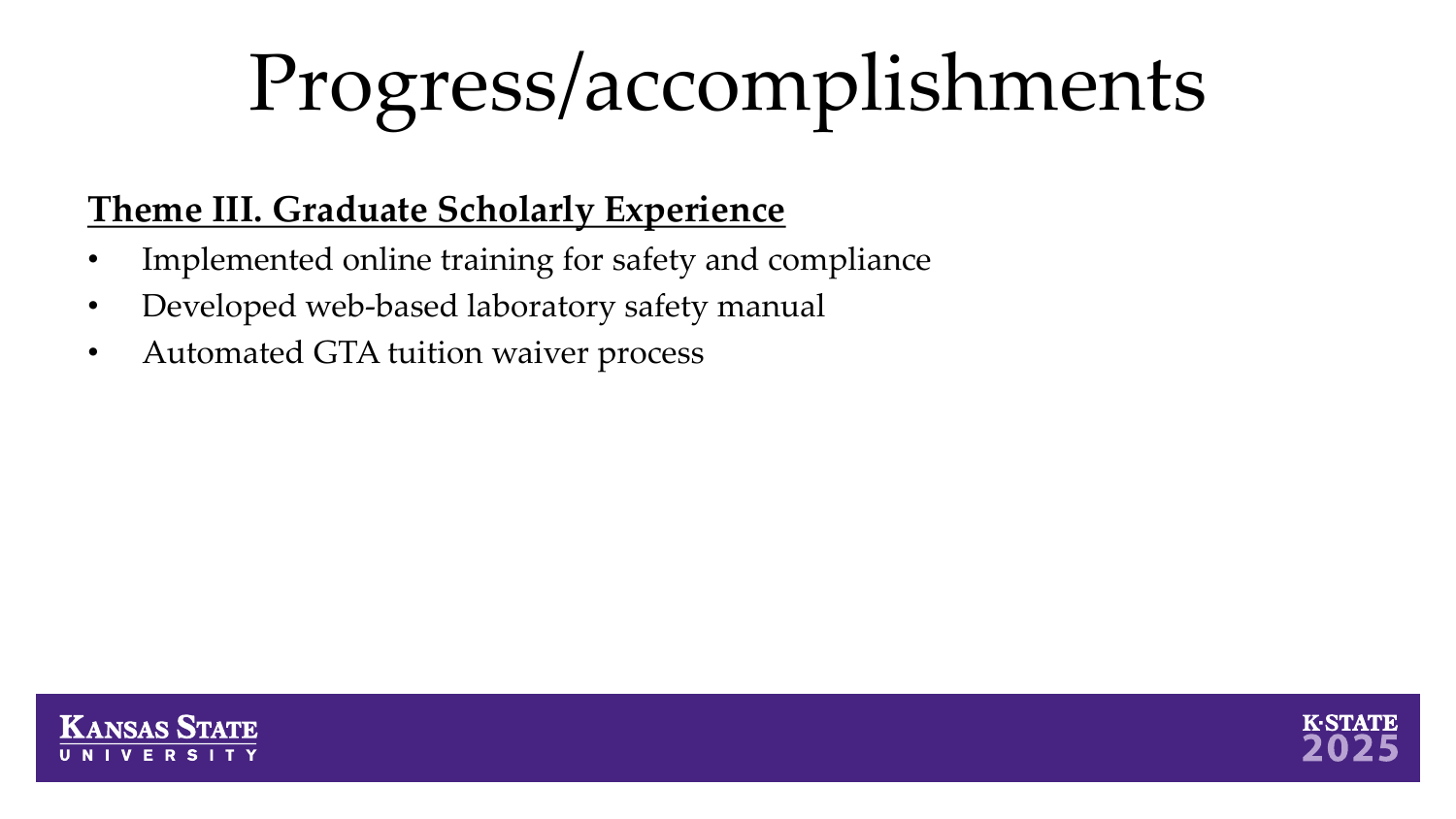#### **Theme IV. Engagement, Extension, Outreach, and Service**

- Established agreements with Riley County, RCPD, RCFD to increase public safety and emergency preparedness
- Launched LINK e-scooters program in coordination with the City of Manhattan
- Partnered with the KSU Foundation to develop the Edge Collaboration District, previously known as the North Campus Corridor
- Completed more than 40 projects totaling \$6.8M through City University Fund





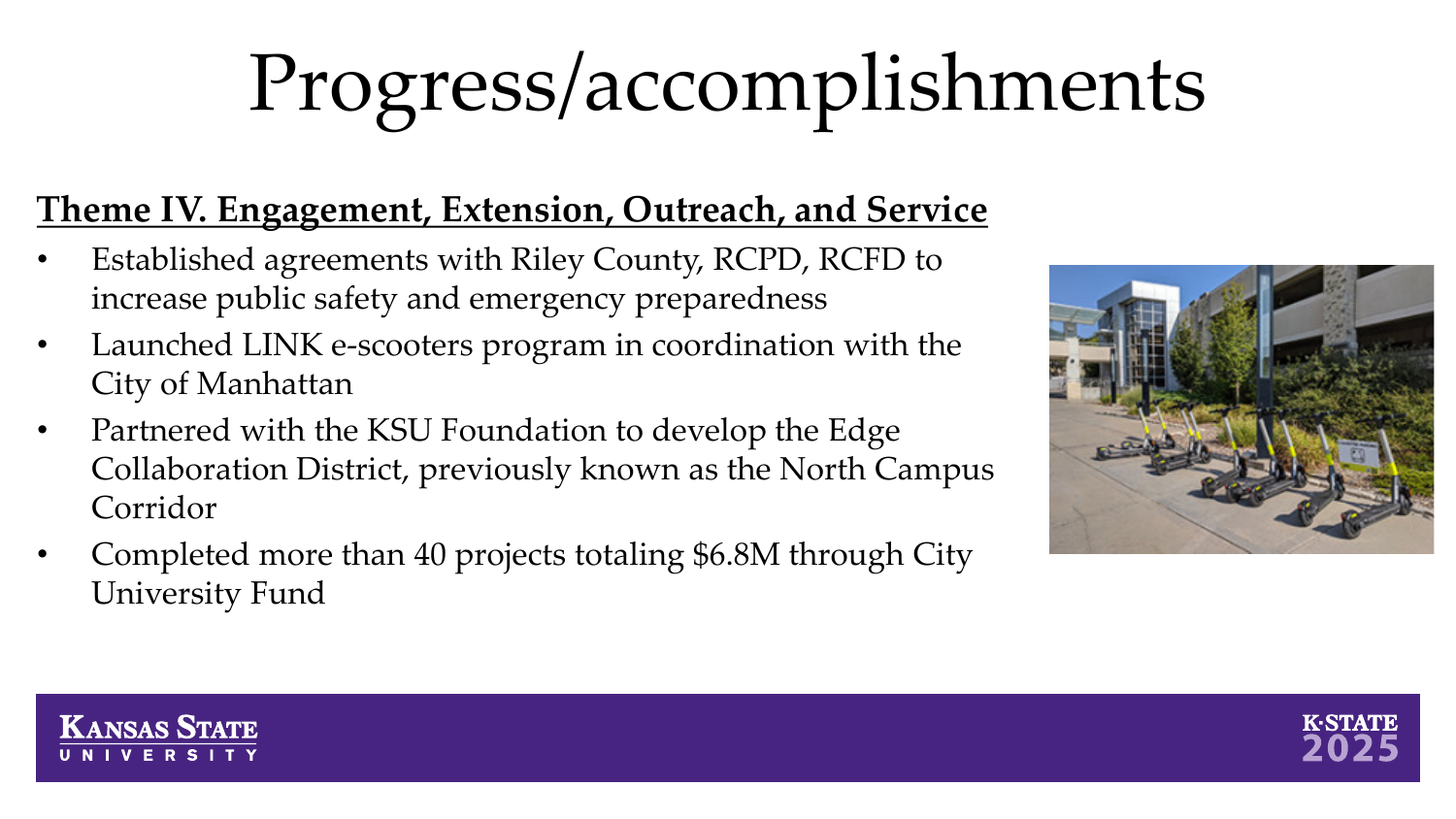#### **Theme V. Faculty and Staff**

- Managed the transition from Classified to USS staff
- Created Facilities customer service department and implemented zone maintenance teams
- Launched international travel policy and registration tool
- Established Enterprise Risk Management Program
- Expanded Dependent/Spouse Tuition Program
- Aligned USS and unclassified employee vacation leave accruals
- Expanded paid parental leave benefit



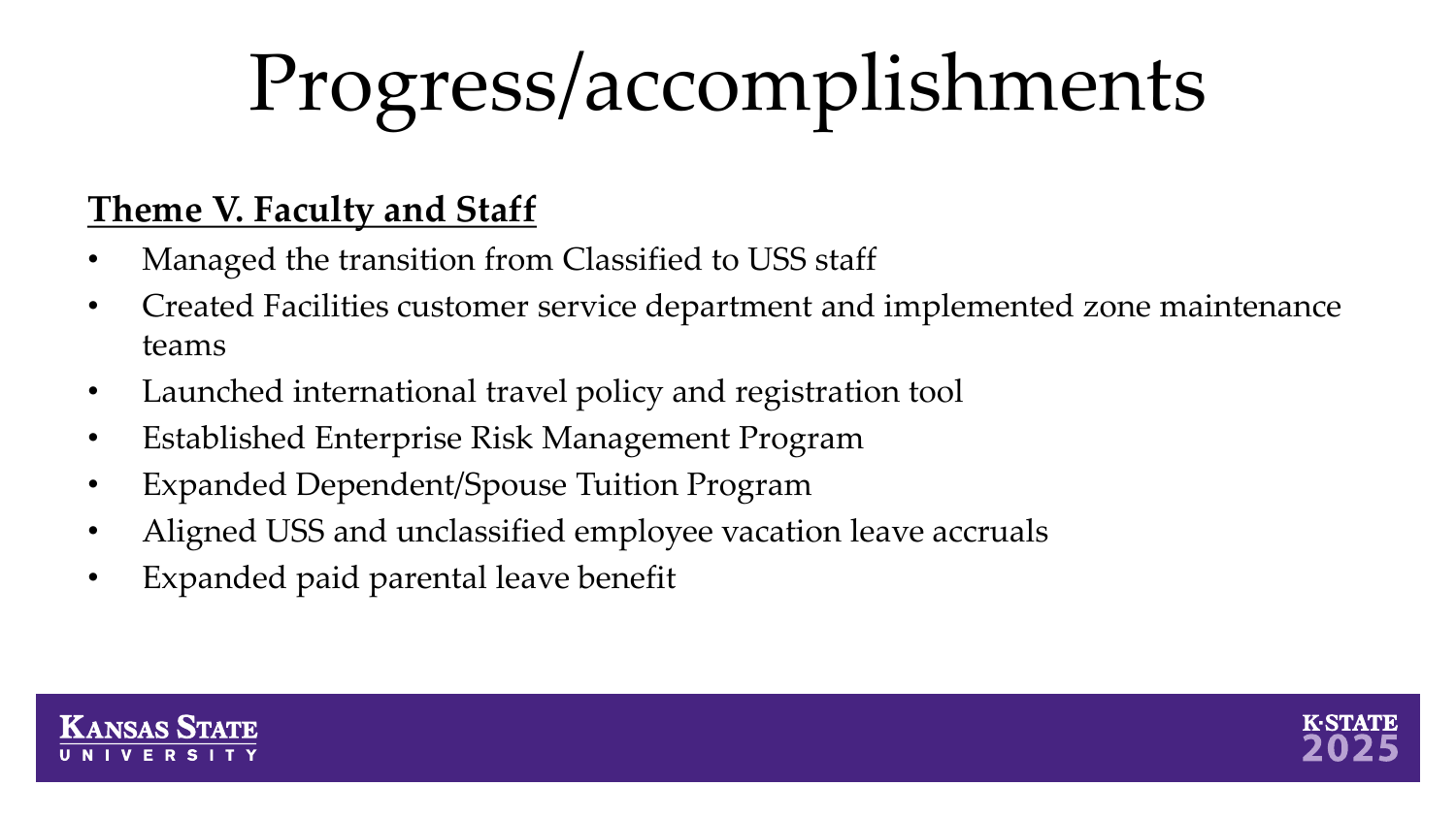#### **Theme VI. Facilities and Infrastructure**

- Updated Manhattan and Salina campus master plans
- Increased campus space by 600,000 GSF
- Completed 42 capital projects greater than \$1M and more than 1,000 projects less than \$1M
- Implemented space migration process
- Improved campus infrastructure with chilled water expansion and underground electrical distribution system upgrade
	- Decreased total campus utility consumption by 7%



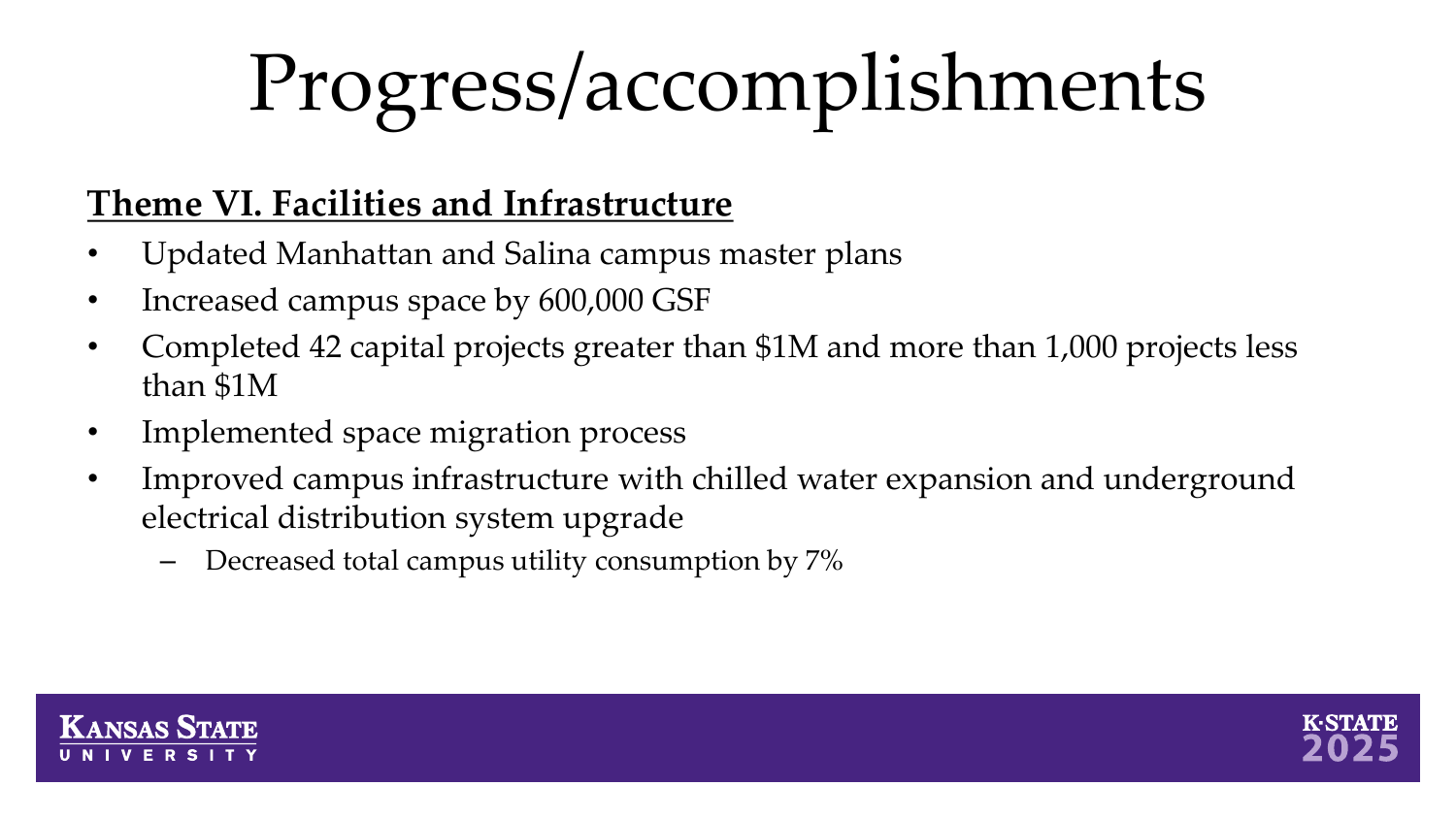### Utility Consumption

• Significantly reduced energy consumption while expanding the campus footprint through energy conversation projects and investments.





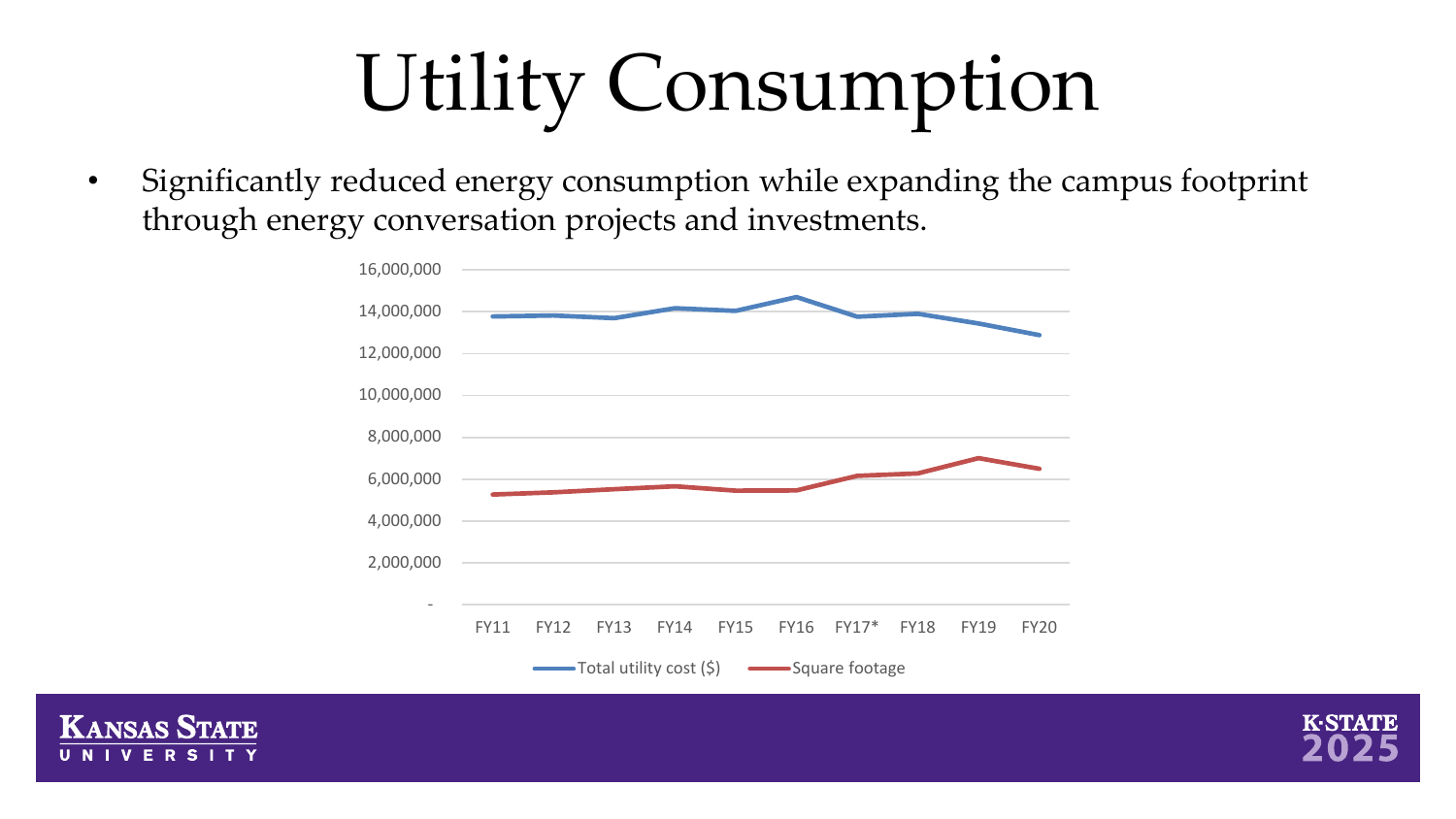#### **Theme VI. Facilities and Infrastructure**

- Issued over \$330M in new bond issuances to support new construction and renovation
- Issued \$300M in bond refinancing with total interest cost savings of \$31M
- Completed Hale Library renovation following May 2018 fire and settled insurance claim



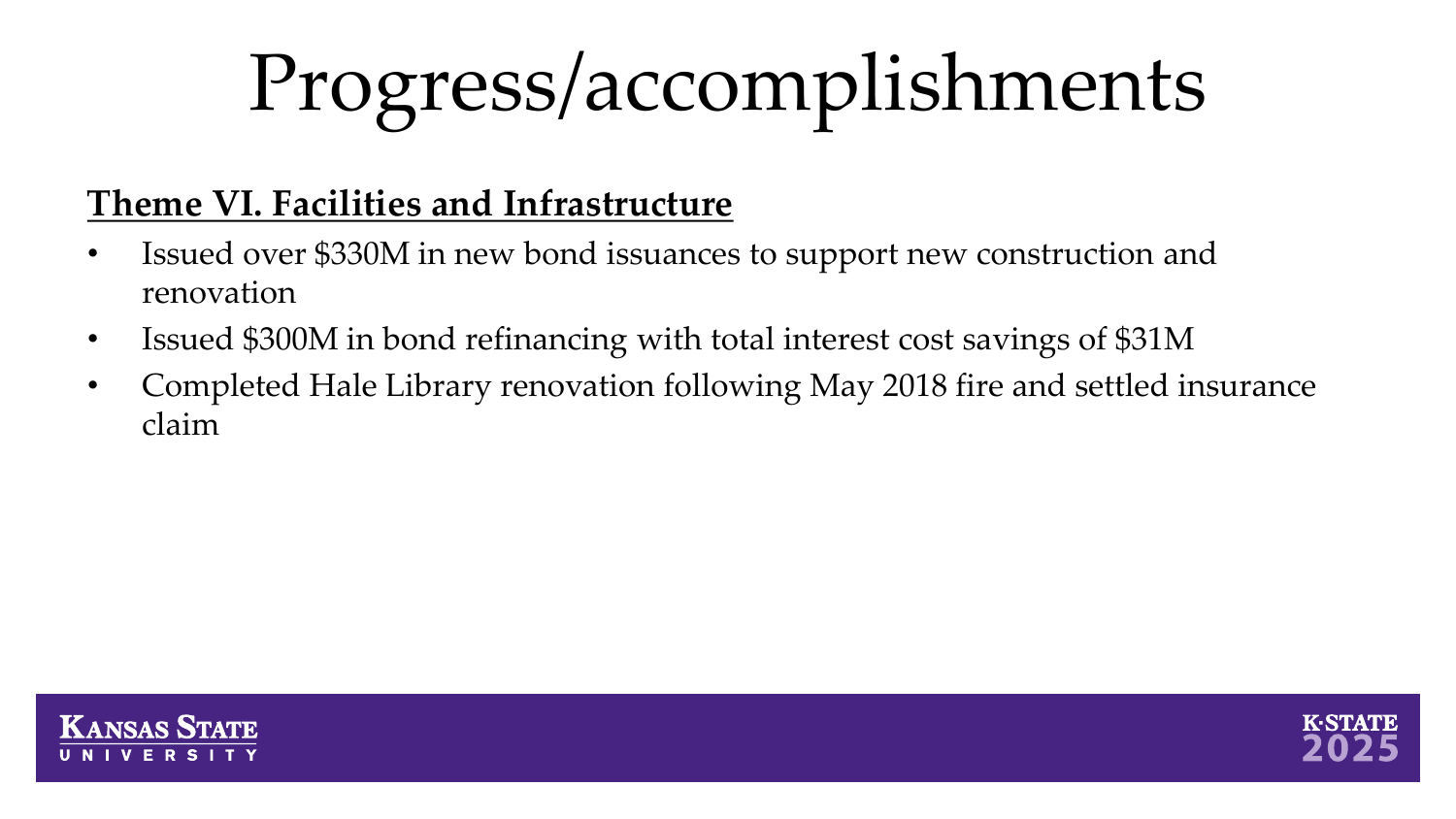### COVID Response

- Completed ventilation modifications to 15 campus buildings
	- Implementing a phased approach to analyzing additional spaces
- Posted 10,000 signs in 70 buildings
- Implemented enhanced cleaning and disinfecting protocols for all classrooms, restrooms and high touch surfaces
- Procured and distributed PPE, hand sanitizer, EWAW kits and supplies for campus departments to maintain a safe campus environment.
- Maximized use and managed reporting and spend of more than \$40M in federal funds
- Created COVID-19 training for staff and students



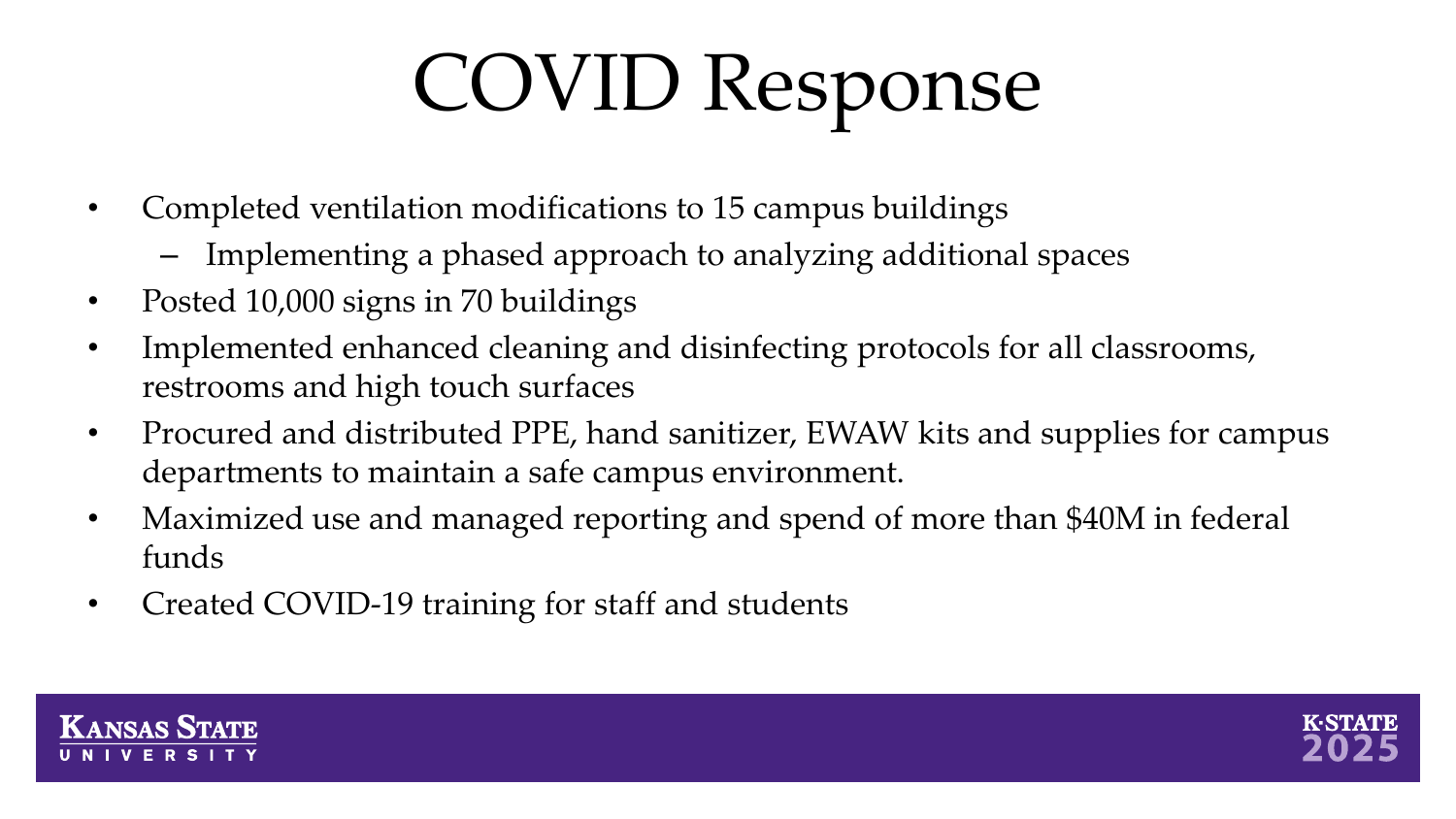# Top priorities moving forward

- Coordinate with campus partners to incorporate building condition assessment and space utilization results into the 2022 Campus Master Planning process
- Complete campus grounds beautification projects
- Develop action plan to address deferred maintenance in coordination with KBOR plan
	- Incorporate space utilization for research and classroom utilization
- Implement license plate recognition system for Parking
- Continue budget model implementation